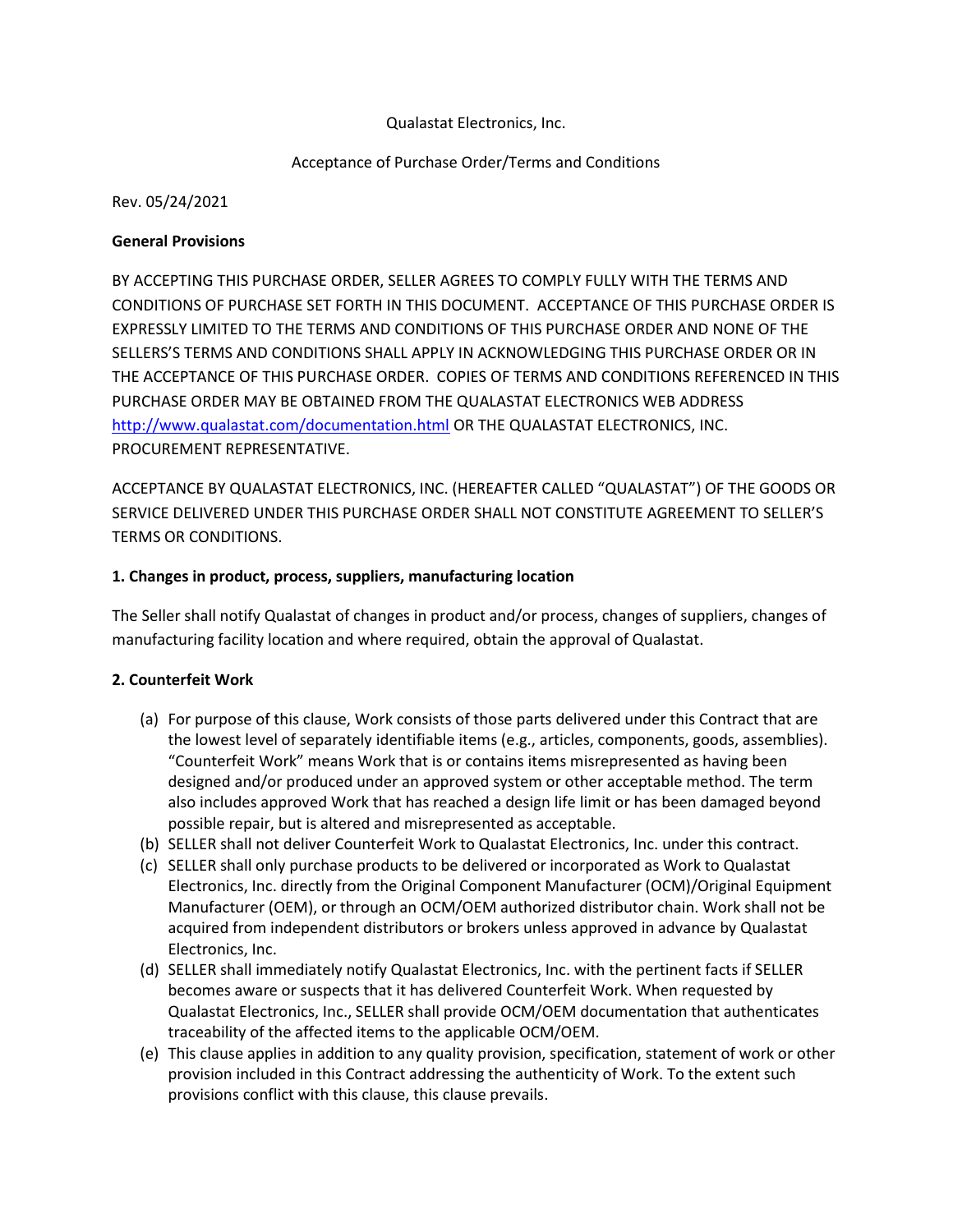(f) SELLER shall include paragraphs (a) through (e) including this paragraph (f) of this clause or equivalent provisions in lower tier subcontracts for the delivery of items that will be included in or furnished as Work to Qualastat Electronics, Inc.

# 3. Conflict Mineral

"Conflict Minerals" refers to minerals or other derivatives mined in the eastern provinces of the Democratic Republic of the Congo ("DRC") and in the adjoining countries where revenues may be directly or indirectly financing the armed groups engaged in civil war resulting in serious social and environmental abuses. In 2012, The Securities and Exchange Commission (SEC) issued final rules implementing the Conflict Minerals disclosure provisions of the Dodd-Frank Wall Street Reform and Consumer Protection Act. Under these rules, publicly traded companies must report annually on their use of conflict minerals (tantalum, tin, tungsten and gold…..3TG) from the Democratic Republic of the Congo ("DRC") or certain adjoining countries.

While Qualastat Electronics, Inc. is not subject to SEC reporting, we share the concerns regarding Conflict Minerals that finance or benefit armed groups in the DRC or adjoining countries and support our customers who have reporting obligations under the conflict mineral rules.

 Like many other companies in the electronic product industries, Qualastat Electronics, Inc., procures components that contain some of these materials for the manufacturing of its products as they are required for the functional performance of the products. Qualastat Electronics, Inc. does not directly purchase any Conflict Minerals from smelters or mines and does not knowingly procure any product containing Conflict Minerals from the conflict region.

Qualastat Electronics, Inc. is working closely with our direct suppliers and asking them for their full support to ensure full compliance with the Conflict Mineral rules and requirements. Suppliers whose products contain 3TG are asked to submit this information using the standardized EICC/GeSI Conflict Minerals Reporting Template that traces the metals back through the supply chain. If Qualastat Electronic, Inc. becomes aware of a supplier whose supply chain included metals from a conflict source, Qualastat will take the appropriate actions to remedy the situation in a timely manner, including reassessment of supplier relationships. Qualastat expects our suppliers to take similar measures with their suppliers to ensure alignment throughout the supply chain.

# 4. Specialty Metals

Specialty metals incorporated in articles delivered to Buyer must comply with the requirements of this clause. The following articles are exempt: Circuit Card Assemblies (CCAs), and components designed or intended for use on CCAs or substrates, such as diodes, capacitor, resistors, transistors and integrated circuits; however assemblies and components are not exempt if they incorporate high performance magnets (samarium cobalt). Any other waivers, Domestic Non-Availability Determinations, deviations, or other forms of exemption from this requirement do not apply to this purchase order, unless otherwise stated in the Purchase Order Line Item Material Detail text.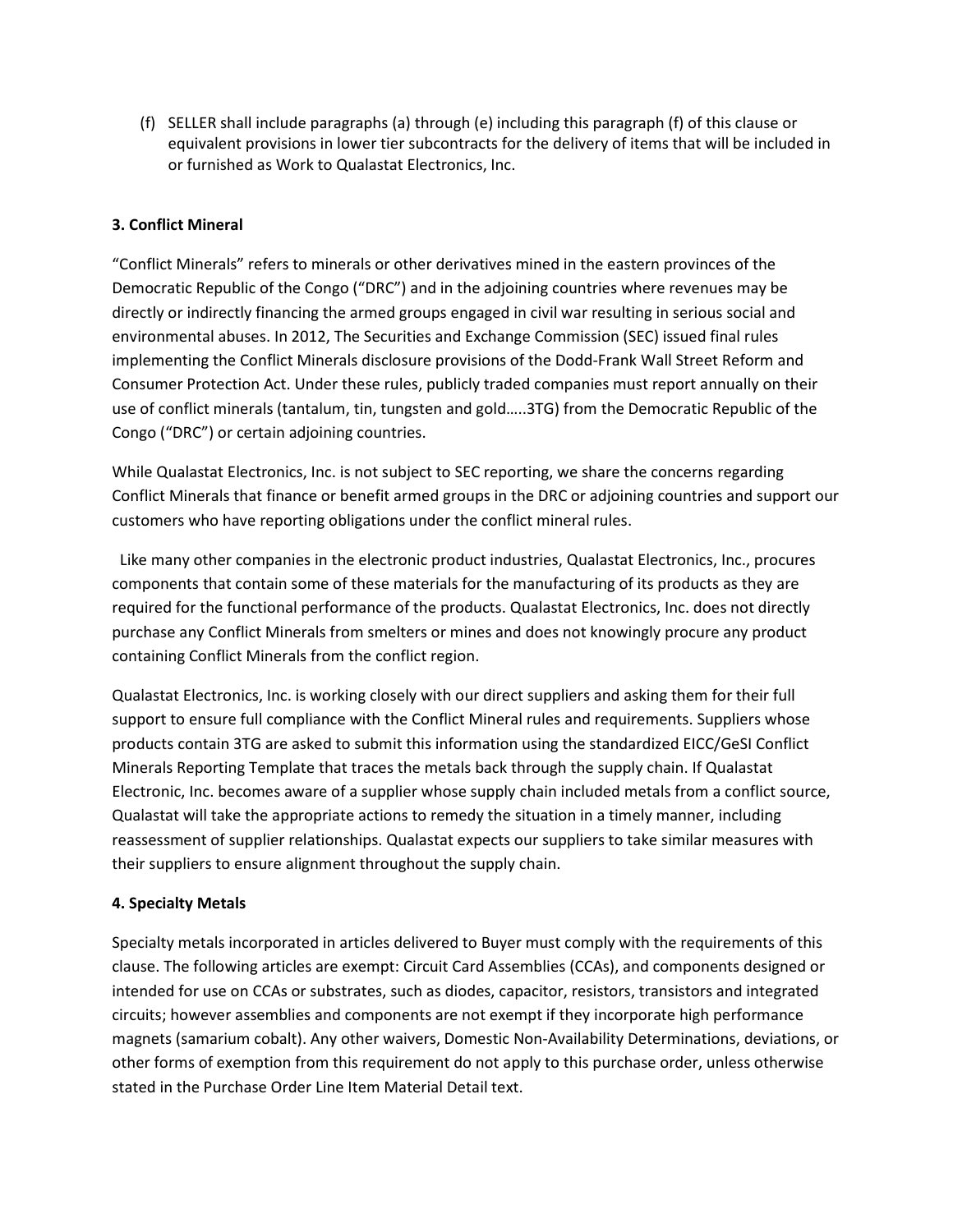(a) Definitions. As used in this clause—

(1)"Qualifying Country" means any country listed in subsection 225.003 of the Defense Federal Acquisition Regulation Supplement.

(2)"Special Metals" means—

(i) Steel—

 (A) With a maximum alloy content exceeding one or more of the following limits: manganese, 1.65 percent, silicon, 0.60 percent; copper, 0.60 percent; or

 (B) Containing more than 0.25 percent of any of the following elements: aluminum, chromium, cobalt, columbium, molybdenum, nickel, titanium, tungsten, or vanadium;

 (ii) Metal alloys consisting of nickel, iron-nickel, and cobalt based alloys containing a total of other alloying metals (except iron) in excess of 10 percent;

(iii) Titanium and titanium based alloys; or

(iv) Zirconium and Zirconium based alloys

(b) Any specialty metals incorporated in articles delivered under this contract shall be melted in the United States or its outlying areas.

(c) This clause does not apply to specialty metals melted in a qualifying country or incorporated in an article manufactured in a qualify country.

(d) The SELLER shall insert the substance of this clause, including this paragraph (d), in all subcontracts, including commercial subcontracts, for items containing specialty metals.

#### 5. Nonconforming Product

The Seller shall notify Qualastat of any nonconforming product (notice of escape) that had been released for production use and subsequently found not to meet requirements. In the event that a recall of goods is necessitated by a defect, a failure to conform to specifications, applicable laws, or any other reason within the Seller's control, Seller shall bear all costs and expense of such recall, including without limitations, costs of notifying customers, customer refunds, cost of returning goods, lost profits, and other expenses incurred to meet obligations to third parties. The Seller shall obtain the approval of Qualastat for nonconforming product disposition.